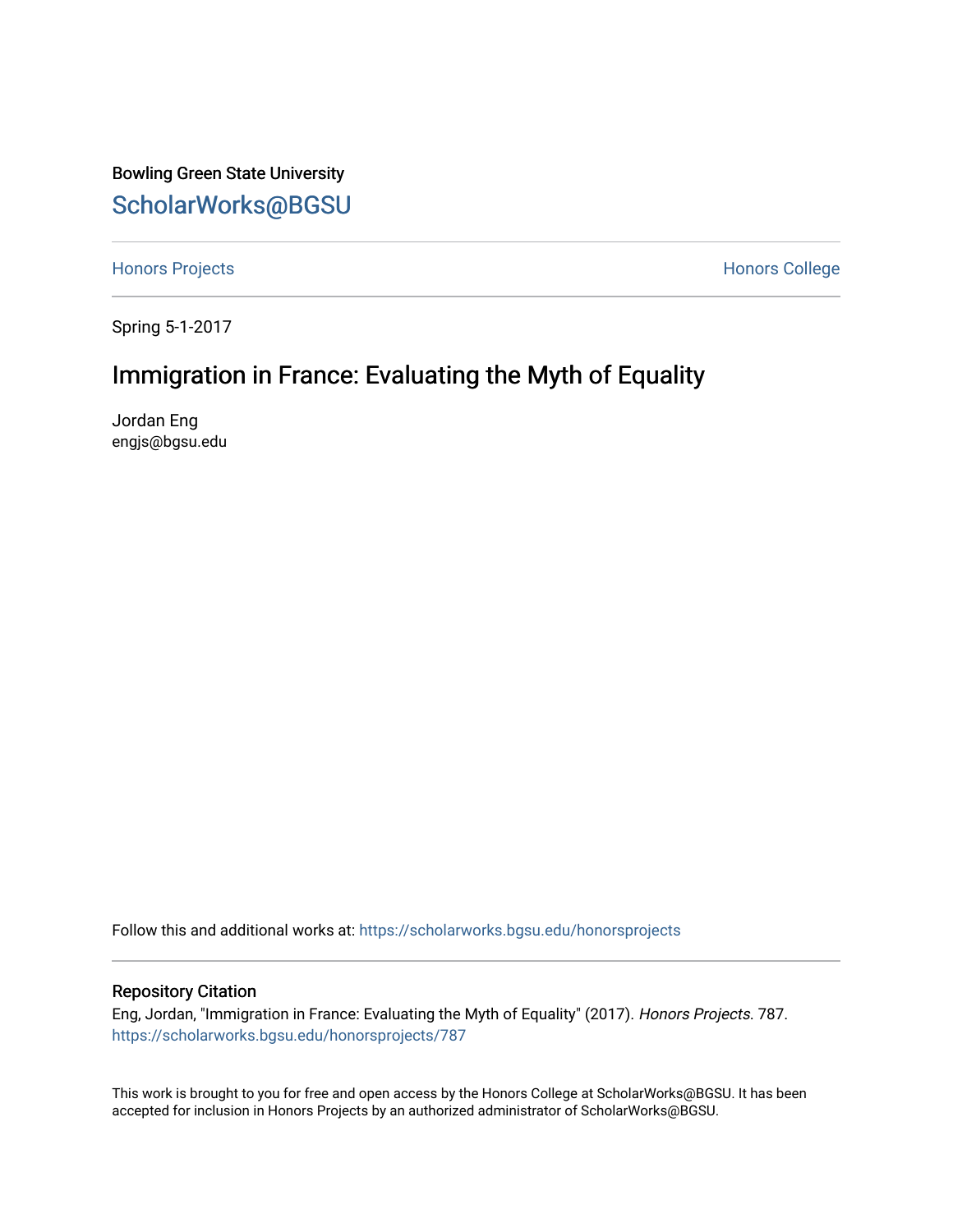Immigration in France: Evaluating the Myth of Equality

Shelby Eng

Bowling Green State University

Honors Project

May 2017

Advisors: Katie Kontak and Dr. Deborah Schocket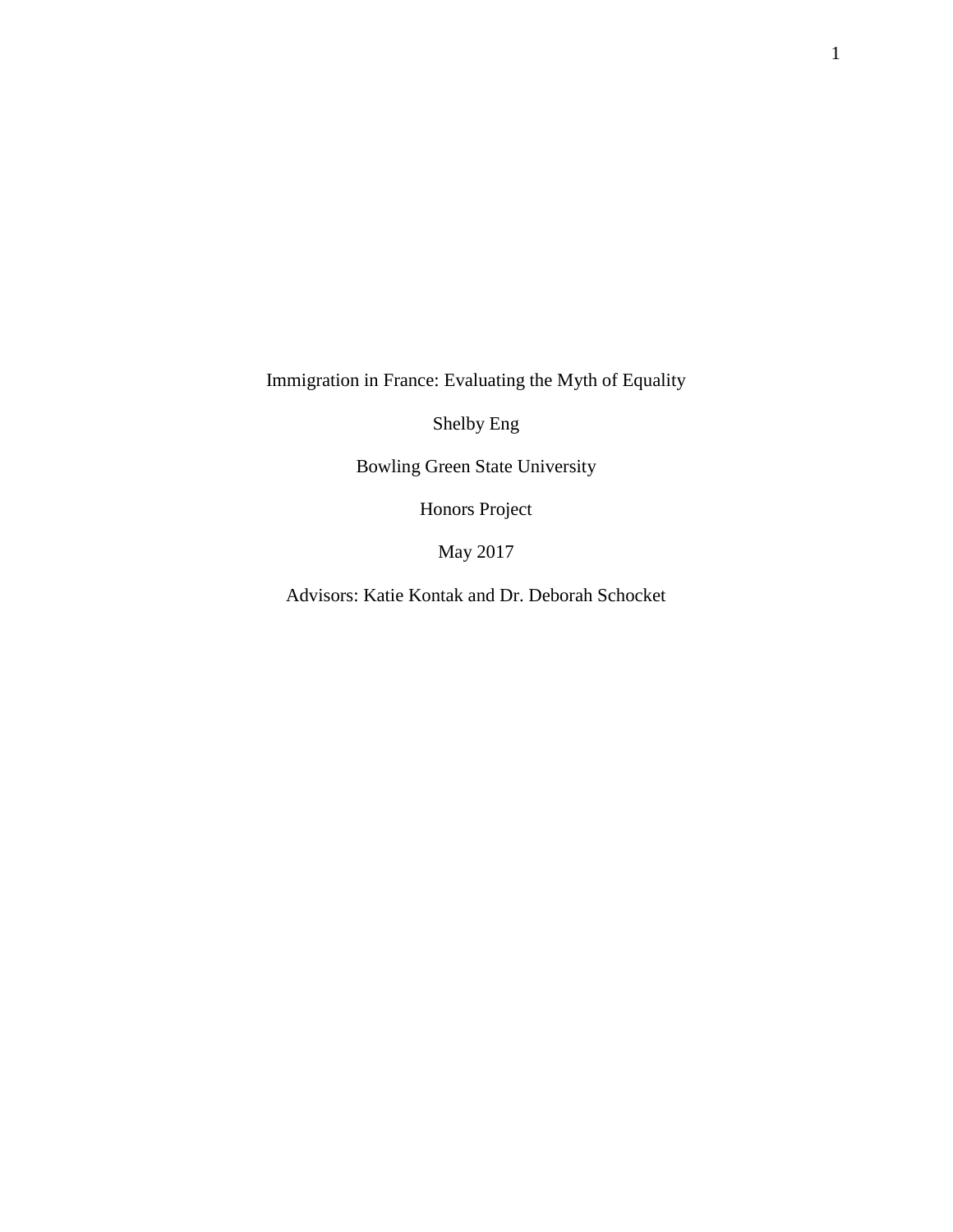As a country that has captured the imagination of many people throughout the world, France stands as a democratic country known for its colonial past. With that colonial past and a stable democracy, France attracts immigrants from all continents. Although it prides itself in *liberté, égalité et fraternité,* all may be not as it seems. Immigrants arriving in France often face hardships in a variety of different aspects of life. Education, health care, the labor market, and the overall economic situation for many new arrivals fail to treat them favorably. In this paper examines the economic situation for immigrants in France compared to the native French and provides commentary for possible reasons for disparity and the overall effect of immigration on the French economy. Immigrants, especially those of North African origin, are not treated equally in France and do not experience the same France that the native French do.

The idea of a unified France has been an important part of France's history and culture. As such, it can be hard to find data on different ethnicities. This stems from France's past during World War II, as the French have a strong desire to avoid highlighting a person's religion or ethnicity in any way, fearing a repeat of the Holocaust or other genocide (Crumley). The French want everyone to be French, not African-French or Asian-French, as one might see in America (through terms such as African-American, Asian-American, etc.) (Scott 11).

The Institut National d'études Démographiques (INED) is a French public research institution, which publishes its research in both French and English. With data available from 2009 to 2014, it can be seen that the largest share of immigrants, at roughly 57 percent each year, come to France from Africa. Following that, with about a quarter of all immigrants each year, are immigrants from Asia. Immigration from the Americas (both South and North) comes in third, averaging about 11 percent each year. Finally, immigration from Europe and Oceania round out the list, at about 6 percent and .4 percent, respectively. It should be noted, however, that the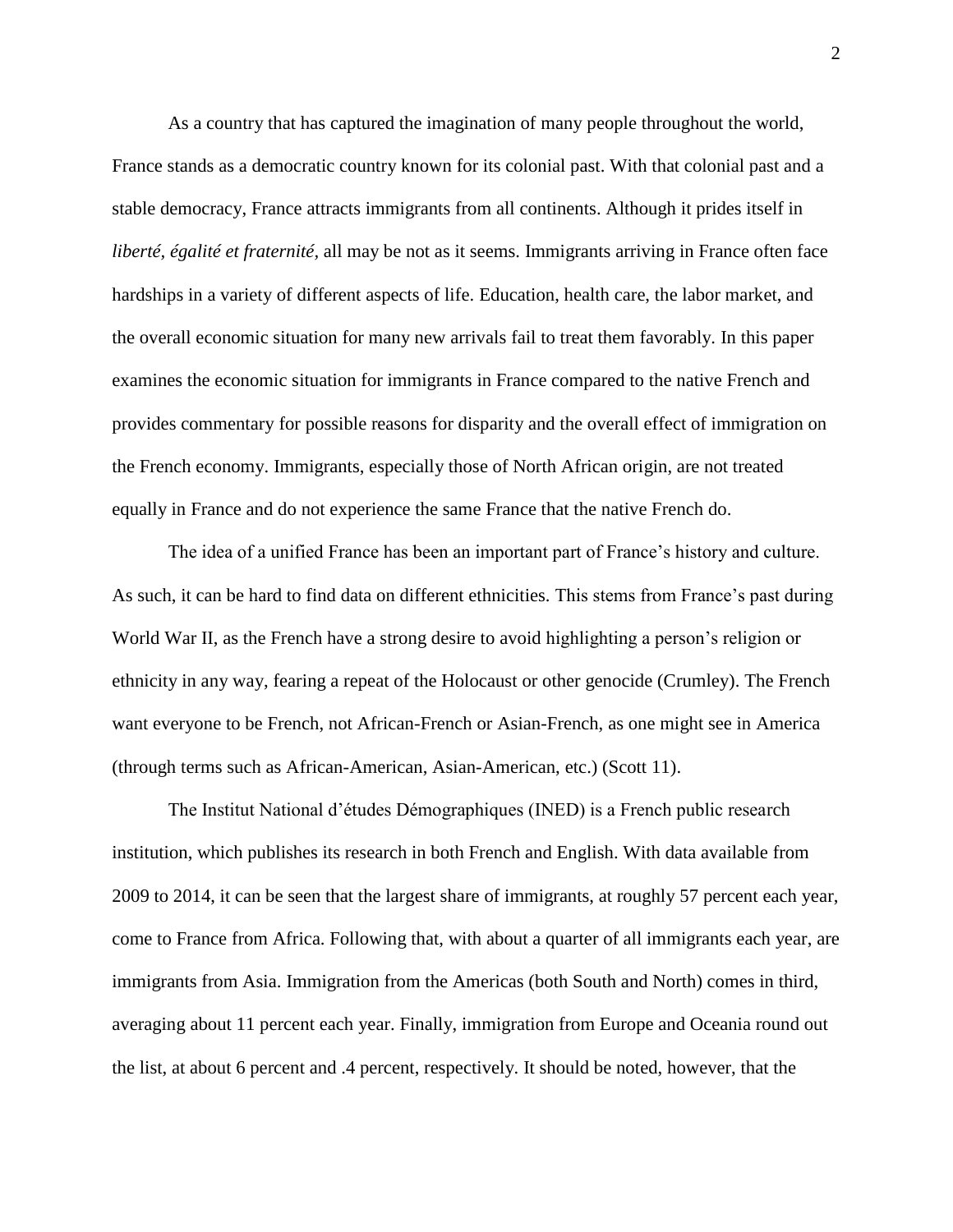number from Europe does not include any immigration from within any European Union countries nor Norway, the Vatican, Liechtenstein, Iceland, Andorra, Monaco, San Marino and Switzerland (INED).

Through the INED data, it is also possible to see another factor of importance, the reason behind immigrating to France. Family is by far the biggest reason for immigration, with about 55 percent of all immigrants citing that as the reason for coming to France. Second is education, and then humanitarian reasons, followed by work. As with the previous immigration statistics from the INED, these numbers do not include immigrants from within the European Union or the previously listed countries.

As the INED numbers do not include those from within the European Union, or a handful of other European nations, they are not able to paint a full picture. About half of all immigrants each year are from within the European Union, with Portugal being the most common country of origin. In 2012, 8 percent of France's population was born in Portugal, outnumbering both Morocco and Algeria as country of origin, which is where 14 percent of the population originates (7 percent from Morocco and 7 percent from Algeria) (The Local Fr). This shows how the European Union affects how people immigrate to France and the lack of data from immigration from the European Union can skew immigration statistics.

On the French government's website, there is an article meant to help foreigners understand the recent reforms passed on immigration. In 2015, France passed several bills reforming several key parts of immigration. This included a bill that "initiates a simplification of the right of residence for foreign nationals in France" and is meant to help encourage their integration into French society. The bills introduce a residence permit described as a "talent" passport that simplifies the process used by certain foreign individuals with special skills to gain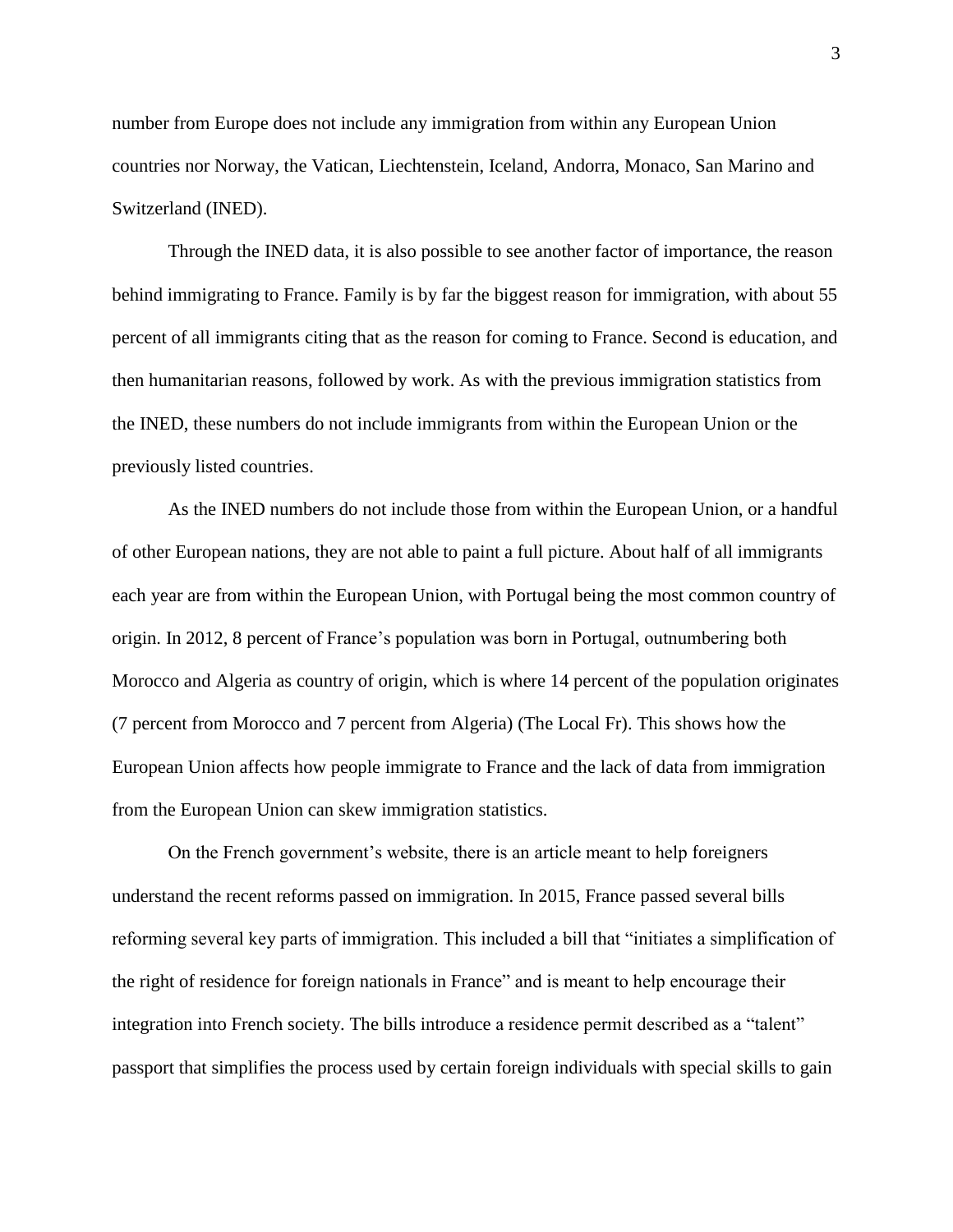residency. In addition, these bills included measures that were meant to accelerate the asylum system. These reforms display the techniques that France is using to change their immigration system to make it simpler for newcomers and encourage the arrival of high-skilled immigrants.

In an article by Marc Hooghe and his co-authors, they discover that immigration is influenced by that country's colonial past. As France colonized many places, the French have an on-average higher rate of immigration into their country than countries that do not share the same colonial past. Their research also found that language was an influential factor, with countries with better-known languages (such as French) being the destination for immigrants. Finally, this article also shows that traditional economic motives for leaving one's country, such as high unemployment rates, are also a factor in immigration. Immigrants might be pulled towards a country with shortages in its labor force (Hooghe 501). These reasons demonstrate why France remains a popular destination for immigrants, due to its history as a colonial power and perceived shortages in France's labor force. While immigration is influenced by France's past, its present has seen changes in how immigration works.

Another major reform is the multi-year residency permit, which was introduced by the same set of bills that were described on the French government's website. Previously, all foreign nationals were required to get an updated residency permit each year, but this new multi-year permit will allow permanent residents to go several years without re-applying, reducing lines and paperwork for all involved (The Local FR). As red tape and bureaucracy is a stereotype of the French, this law shows how the French government is attempting to make it easier for immigrants to reside in France.

In recent years, the French government has reformed the French school system with the hope of spreading equality. However, for immigrants, this attempt at equality may fall short. One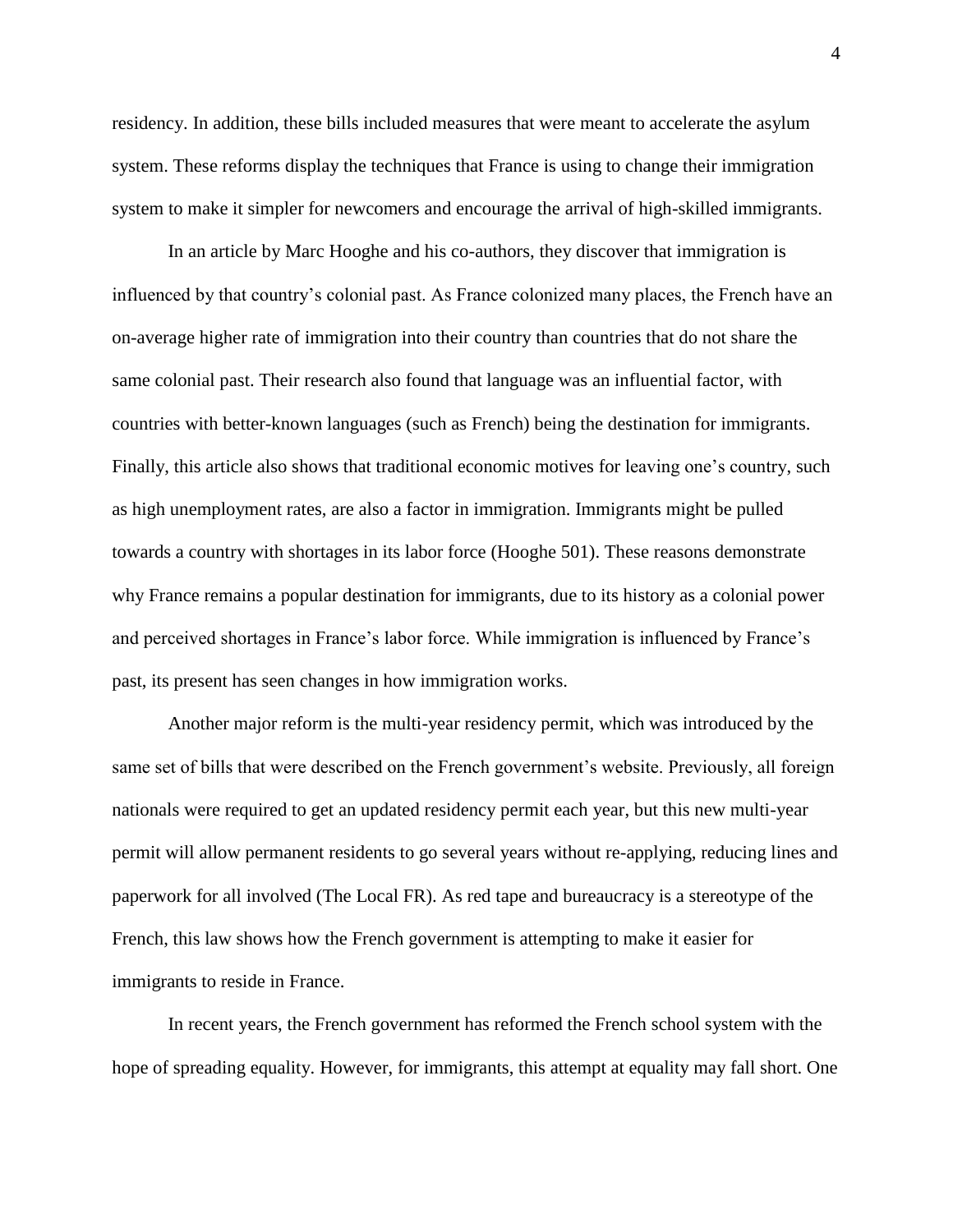study finds that immigrants' children face special problems in school: in collège (roughly the equivalent to middle school in the United States), 32 percent of Portuguese immigrants' children and 36 percent of North African immigrants' children are behind in school, compared to only 15 percent of native French students. Boys lag behind more than girls do throughout all groups; more boys repeat years than girls (Brinbaum 515-516). In addition, young immigrants are more likely to leave school without a diploma. Notably, in the case of students whose parents are North African immigrants, up to 42 percent of young men leave school without a diploma (the number falls to 27 percent for young women). Statistics such as these help to demonstrate the ways that immigrants' children struggle and school and the legacy that having an immigrant parent can leave on a child.

There are several explanations offered for these disparities. The authors of "Trajectories of Immigrants' Children in Secondary Education in France: Differentiation and Polarization" speculate that these differences could be due to the language barriers or parents' lack of education (Brinbaum 515-516). Domingues Dos Santos and Wolff hypothesize that differences in cultural values or preferences for education, discrimination experienced in the education system or some immigrant communities being overrepresented in lower socioeconomic groups could result in the inequalities observed (Domingues Dos Santos 1085-1086). Although immigrants coming from the Americas are more likely to be educated, they are also more likely to struggle with the French language, which could affect their ability to help their children in school. In their analysis, Domingues Dos Santos and Wolff find that struggling with the language causes parental education achievement to have less effect on their children's education than it otherwise would. The other significant variables include family level of education attainment and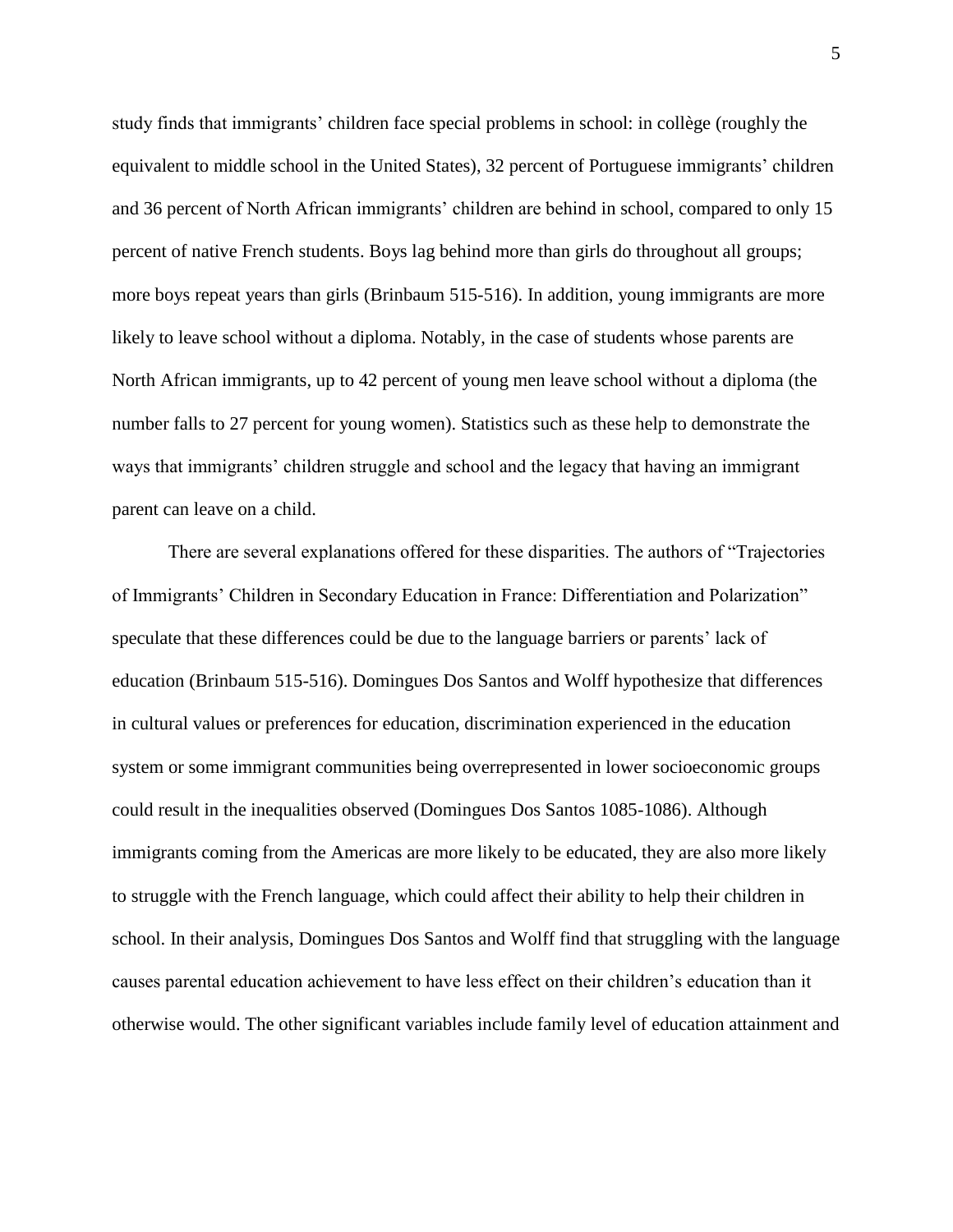the length of stay in France (Domingues Dos Santos 1096). While these explanations provide insight, it is of equal necessity to compare France's standing to other countries.

Although some of the statistics for immigrants' educational status seems remarkable, it is especially so when compared to other developed countries. For example, the achievement gap between math levels for immigrants is a difference of 71 percent for first generation immigrants and 46 percent for second-generation immigrants. France scores the best of the non-English speaking countries included in the study (Germany, Switzerland, the Netherlands and Sweden), but lags behind the United States, the United Kingdom, Canada, New Zealand and Australia (Schnepf 533). A potential explanation for this could be difference in immigration policies, but regardless, it shows that improving immigrants' (and their children's) ability to finish school and receive education is necessary in France. The researcher suggests that language skills and socioeconomic status may contribute to the gap. Noting that when the distribution of the location of schools (in areas with a large immigrant population or not) is considered, the difference in achievement changes considerably, which suggests that segregation between immigrant communities and native communities may exist in France and the other continental countries examined (Schnepf 544). These statistics and explanations provide insight into France's treatment of immigrants and their life in France.

Although education serves as an aspect of life that allows for insights into a country's treatment of immigrants, there are other measures, such as health care, that reflect treatment of immigrants, as well. In France, as in the rest of Europe, health care is considered a right, not a privilege, and is guaranteed by the constitution. As such, France has a system where everyone, including illegal immigrants, is able to get health care in life or death situations. The Couverture Médicale Universelle (CMU) exists for legal residents and citizens who are without jobs to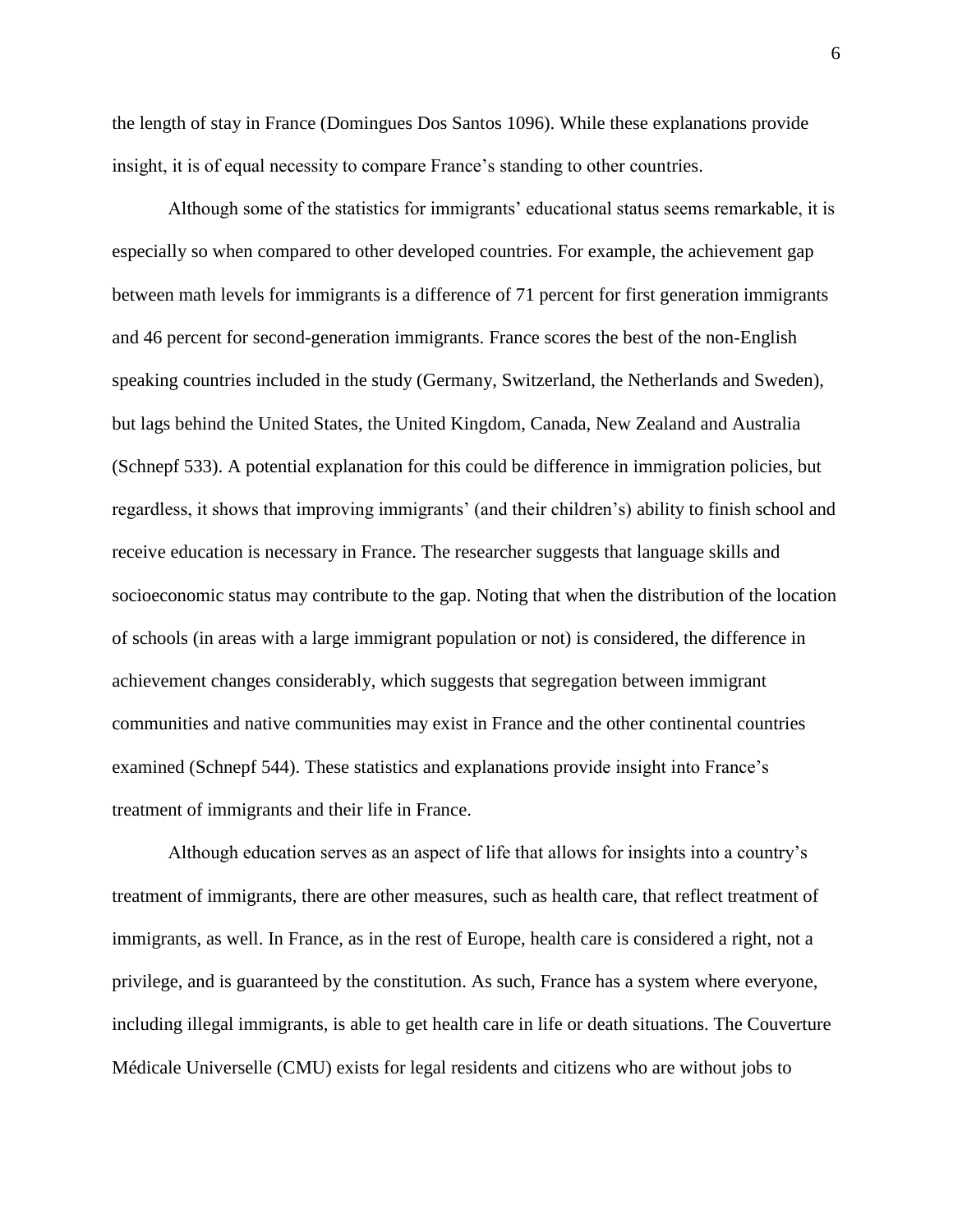receive medical care. In addition, the French have a program entitled "Aide Médicale d'Etat" (AME), which is directed at people who "are unable to fill the residence conditions for the CMU," or illegal aliens and those without a stable living situation. The AME must be applied for and renewed every year, but allows for anyone to be treated with a life long condition (A Douget 30-33). These programs supported by the French government represent an attempt at a minimum standard of living and how the French value health care and a social protection by the government, as they provide health care even for people in their country illegally. Although France considers health care a right, even for illegal immigrants, that does not mean that it is evenly distributed among immigrants.

There is a discrepancy between immigrants' country of origin and how they receive health care. In "Immigrants' Access to Ambulatory Care in France," there are direct statistics to show how immigrants receive health care in France. Although all groups have high access to general practitioners (greater than 68 percent), immigrants from Europe, Australia and the Americas have higher rates (greater than 80 percent) than those from the Middle East, Asia, and the Indian-Subcontinent. However, it is worth noting that the divide between immigrants in general and French citizens is low: 85 percent of French citizens have seen a general practitioner in the past year, compared to 84 percent of immigrants. As for specialists, French citizens are more likely to see a specialist provider than immigrants, regardless of their origin. In this case, the gap is bigger: 63 percent of citizens as compared to 52 percent of foreigners. This study attempts to control for socioeconomic status and other factors, in order to focus solely on immigration status (Dourgon 2-3). These statistics help paint a picture of the differences that immigrants experience when consuming health care as compared to native citizens and show that, overall, the differences are small. Although the divide between immigrants' access to health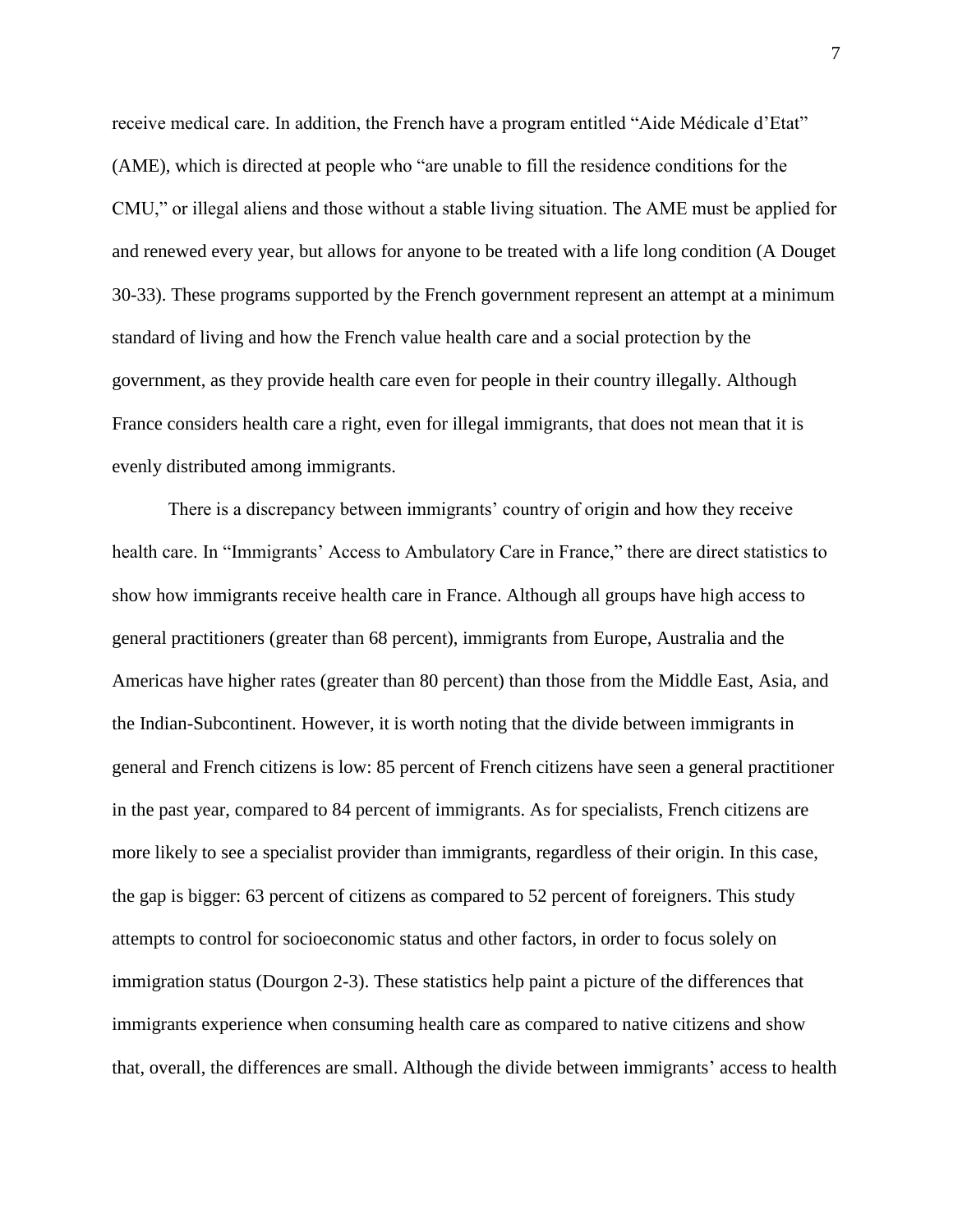care and French citizens' access is small, undocumented immigrants face special problems regarding health care.

While health care is considered a right, in practice, there are barriers to receiving it, especially for those without papers. Stéphanie Larchanché finds that, although undocumented immigrants may technically have access to the AME, many do not fill out the forms due to language barriers and fear of being prosecuted or brought to the police. If they did fill out the forms, the process could be timely and result in delayed times until treatment. She also found that up to 37 percent of French doctors might refuse to provide care to people with coverage through the AME (Larchanché 860-862). This article shows that, although health care is technically a human right in the French constitution of the V republic, it is not always so in practice and immigrants can find themselves without care.

Going hand in hand with education, employment dictates the quality of one's life. Education is a major deciding factor in the type of jobs a person can get, and this in turn can have a significant influence on a person's quality of life and their status in a society. While in an ideal world education would be the only deciding factor in a person's employment opportunities; that is not the case. Immigrants of all origins face discrimination in the work place. In France, the region of origin of the immigrant, the level of education, and gender are important factors influencing whether or not immigrants are in the work force (Simon 1-2). In addition, Simon and his coauthors remark "the French labor market can be especially hostile to new immigrants because of its restrictions on foreign nationals working in a number of professions," as many professions strictly require a certain education and set of skills that immigrants may not have (Simon 2). Other barriers of entry to the work place for immigrants in France include language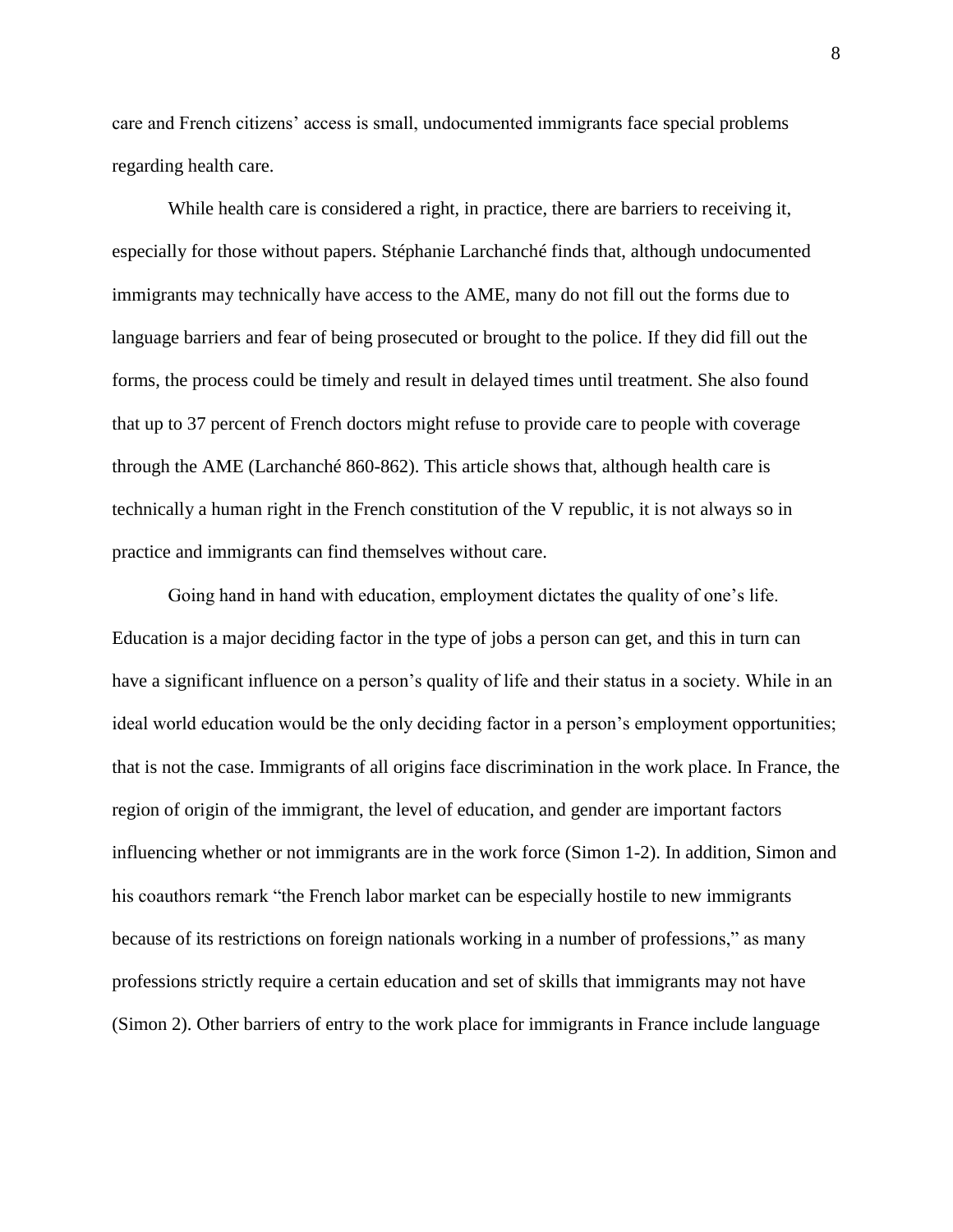problems and few professional contacts (Simon 5). These barriers of entry into the labor market can result in fewer employment prospects.

One study tracked immigrants and their employment prospects over a period of nine years. For immigrants of all origins who are highly educated, the unemployment rate was 13.2 percent nine years after arrival, compared to 5.4 percent for native French. For immigrants with only a high school education, the unemployment rate was 23 percent after nine years. For the native French, the unemployment rate was 7.9 percent (Simon 8). The difference in the unemployment rates suggest that immigrants may have a difficult time finding jobs, potentially due to the barriers of entry into the labor market. These barriers can create lifelong problems for immigrants.

In addition, the country that a person arrived from also results in different employment rates. Country of origin also emerged as a significant variable when looking at immigrants' employment prospects. European immigrants were employed by far the most at 46 percent one year after arrival in France, while other groups experienced less than 30 percent employment; after nine years, 79 percent of European immigrants were employed compared to only 55 percent of non-European immigrants. North African immigrants are especially prone to unemployment due to lower education levels, on average, than other immigrants. (Simon 10). This could be due to discrimination against non-Europeans or the ease of which Europeans can work in France, due to its status as a member of the European Union.

One area in particular where the researchers saw more disparities was between men and women in the work force, particularly among North African immigrants. After nine years in France, only 35 percent of North African women were employed and 72 percent of North African men. While all groups of immigrants had gender disparities, this gap was by far the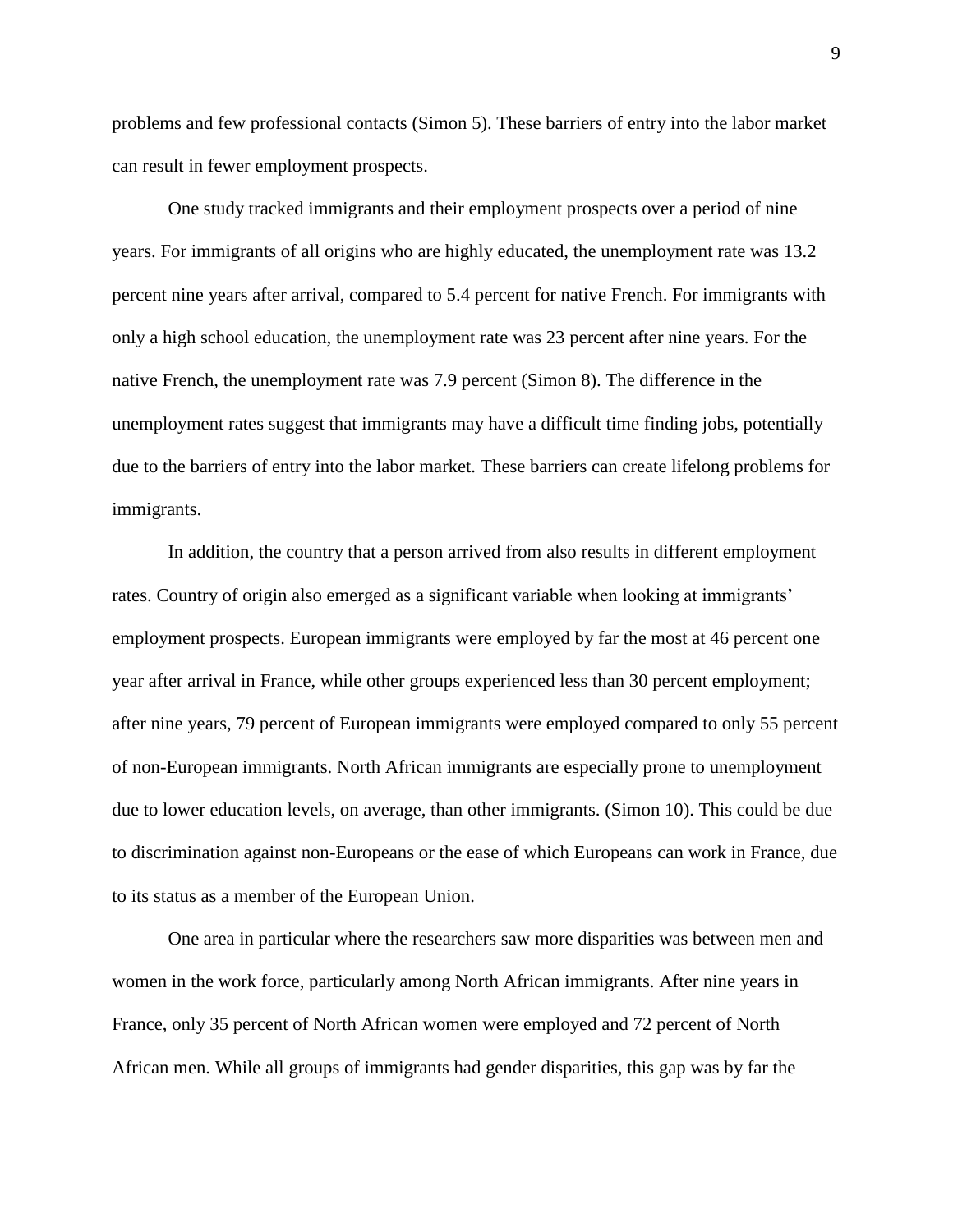largest. For Europeans, 74 percent of women were employed nine years after arrival and 86 percent of men. Sub-Saharan Africans saw 54 percent of women being employed compared to 72 percent of men (Simon 10). Notably, North African females were the only group who were employed at a rate of less than fifty percent. This could be due to cultural conflicts and their overall lower rate of education. The overall lower rate of employment for women could be attributed to traditional roles, such as being the person who raises children.

While these statistics are informative, they do not necessarily mean that there is discrimination against immigrants. One controlled study aimed to examine the direct effects of discrimination on Moroccan immigrants. The authors wished to look at the effects of place of residence, nationality and origin of surname and forename on the prospects of gaining employment. In order to do this, they devised an experiment where they created nearly identical applications, changing only the applicant's place of residence, forename or surname each time to examine discrimination. The researchers used Moroccan sounding names because some studies have shown that immigrants of North African origin have the most problems finding jobs in France (E Duget 191). This is meant to serve as a way to directly see the discrimination and problems immigrants face while attempting to find jobs. The study looked at both unskilled and skilled jobs (accounting specifically), and each applicant had the appropriate qualifications and currently held a job and lived somewhere in the Ile-de-France region (E Duget 192-193). Overall, only 3.1 percent of the applications led to an invitation for an interview. However, there was evidence of discrimination, as 1 in 14 applications led to a job interview for French surnames and forenames, while French forename with a Moroccan surname led to an interview 1 in 35 times, a Moroccan surname and Moroccan forename led to an interview 1 in 54 times and applications where the applicant indicated that they were Moroccan resulted in job interviews in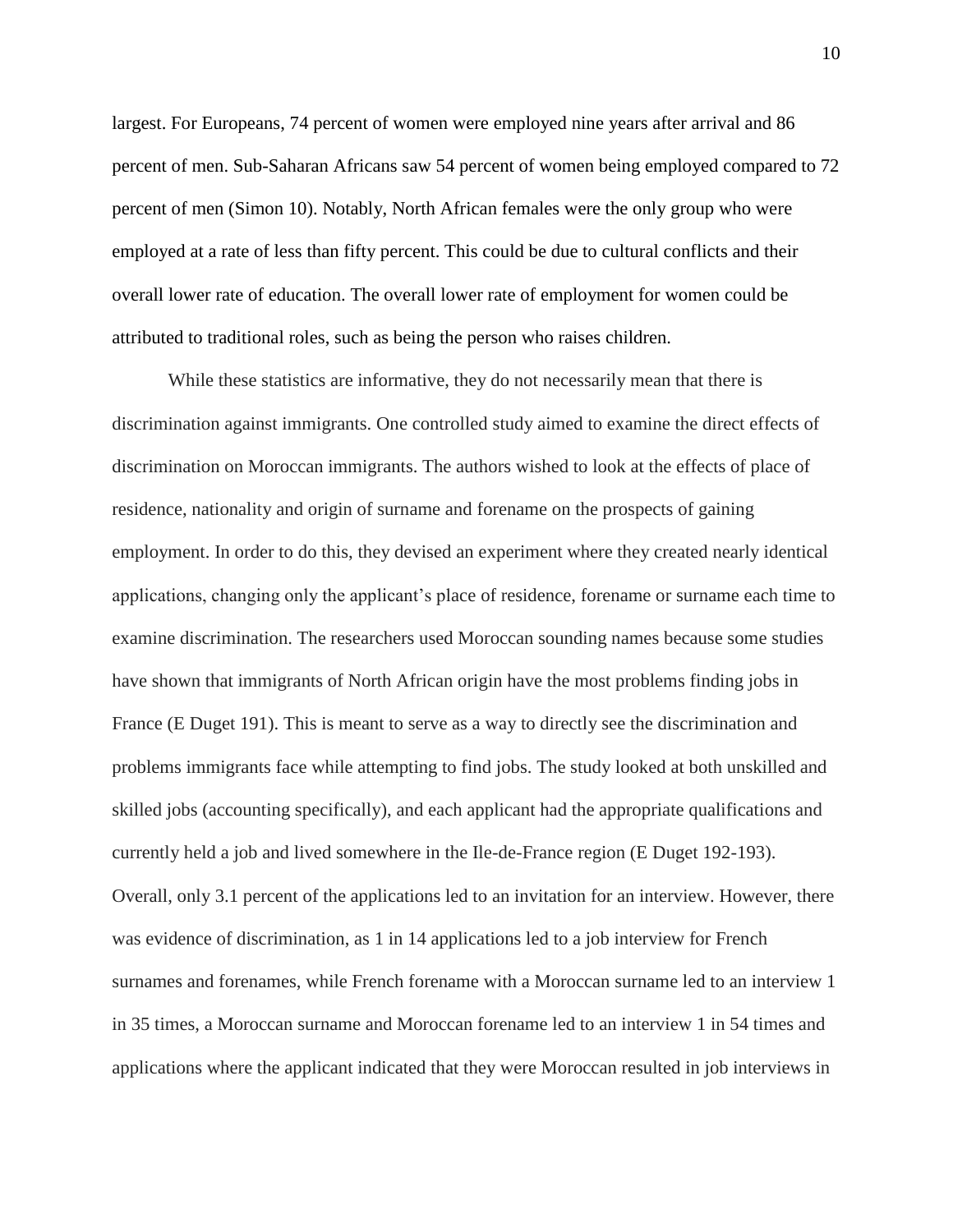only 1 in 274 applications (E Duget 195-196). These results suggest a bias towards French applicants and a bias against Moroccan applicants. In the conclusion, the authors noted that "applicants of Moroccan nationality and origin must, on average, send over 10 times as many resumes in order to obtain the same number of invitations to job interviews as applicants whose surnames and forenames are French" (E Duget 207). This illustrates the difficulties that Moroccan immigrants have when searching for a job. Without a job, it is much harder to make ends meet and have a high quality of life.

While having a job is important, compensation can also affect the quality of life that a person has. As with holding a job, this can be largely influenced by education; however, controlling for these differences allows one to examine only wage gaps. One survey looked at wages for native-born French, general immigrants and for those who immigrated from the French overseas departments (Départements d'outre-mer or DOM). The DOMs are similar to Hawaii or Alaska in the United States; they are fully French, comparable to any other department in France proper, but overseas. People who arrive to France from a DOM are not technically immigrants, but may face discrimination due to their accents or ethnicity. They have grown up in French institutions and under French laws but may still struggle to assimilate to mainland French culture. In general, the monthly wages for a native-born French person is 1,750 euros, 1,553 euros for those originally from a DOM, and 1,582 for other immigrants (Akgüc 8). Those from DOM make the least on average, which demonstrates that the discrimination could be based on more than just immigration status, but perhaps race as well, as many DOM residents are black.

This study also examines the wage gap for women, as gender is another variable that can influence pay. For French women, the average monthly salary is 1,457 euros but only 1,135 euros for African women (Akgüc 9). The authors also note that women from DOM, Asian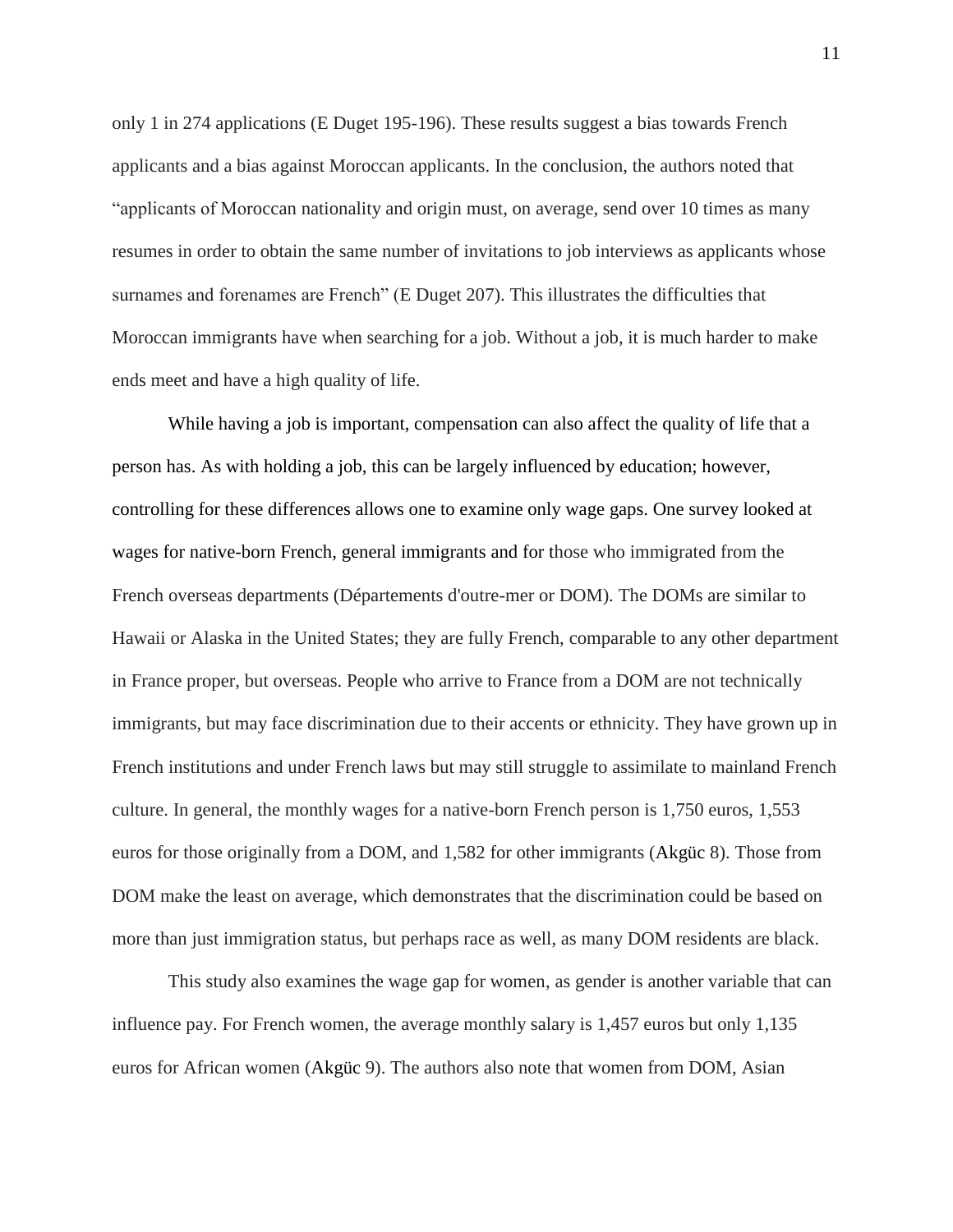countries and European countries are likely to have the same education as men but are less likely to be in the labor force and, if they are in the labor force, they are likely to have lower wages (Akgüc 9). While this mirrors what is well known to be the case in the United States, it paints a disappointing picture of how immigrant women struggle with equality in France. It also goes against the idealistic view of France as an egalitarian society.

As a general trend, the authors found that having an education from somewhere other than France or elsewhere in Europe resulted in a wage punishment for both men and women (Akgüc 18). This implies that immigrants who were educated in some place other than Europe were subject to lower wages and perhaps that education from countries outside of Europe is not looked upon with the same regard as a European education. Finally, computing the wage gap for immigrants, the authors find that there is a wage gap for both male and female immigrants at 9.3 percent and 8.9 percent, respectively, with favor towards native French (Akgüc 21). This means that native French often earn more than their immigrant counterparts. As these numbers controlled for differences in education and other background, this suggests that the French labor market is not always fair to immigrants and immigrants may face challenges to earn the same amount as their French counterparts. As lower wages persist, there runs a risk of poverty for immigrants.

France struggles with high unemployment rates, so much so that when President Hollande opted not to run for reelection in December of 2016, it could be partially blamed on his inability to fulfill his promise to lower unemployment rates (Nossiter). Perhaps then, it should not be a surprise that France has growing poverty rates, as well. Joshua Melvin notes "The cities with large immigrant populations, like those along the southern rim of France, recorded higher rates of poverty, than those with smaller numbers of new arrivals." In addition, Paris and its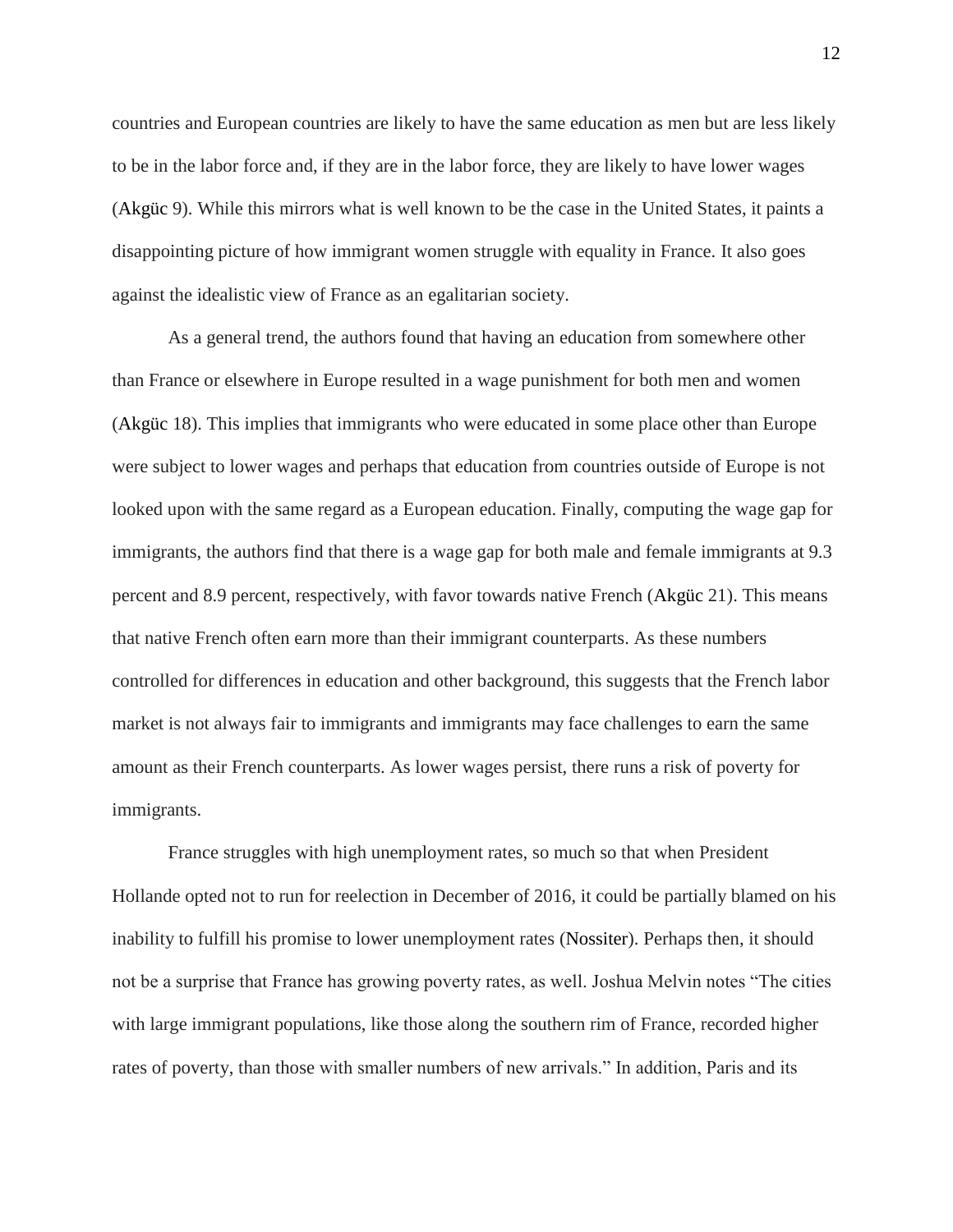suburbs, a popular destination for new immigrants, have both the wealthiest areas and the poorest, showing the high amount of income inequality that Paris holds. Further, according the OECD data, 21 percent of people who live in an immigrant household live in poverty. In France, about 8.1 percent of the population lives below the poverty line (Central Intelligence Agency). This shows that more poverty exists among immigrants than in the native French population, possibly due to the wage gap and the lower-rates of employment. Taken together, these statistics and information about where poverty lingers suggest that there is a correlation between poverty and immigration status in France.

Only furthering the problem, France has been facing rising income inequality in recent years. Income for the wealthy in France is growing, leading to higher income inequality levels than before. In recent years, income inequality has augmented in France. Average income has increased from 22,481 euros to 25,347 euros in France from 1998 to 2006. However, during this same time period, the increase for the top percentile is 26.9 percent, but the top .1 percent of income has increased by 63.7 percent (Landais 6). This representation of income inequality demonstrates how France has been struggling with rising income inequality. As seen before, immigrants in France can often have lower wages than the native French, which means that the increasing income inequality may have even more disastrous effects on immigrants.

In addition, there is evidence that allows France's level of income inequality to be examined numerically and compared to other countries. This evidence is in the form of the Gini coefficient. The Gini coefficient is "a standard measure of income inequality that ranges from 0 (when everybody has identical incomes) to 1 (when all income goes to one person)" (OECD 22). The Gini coefficient makes it easy to compare France's income inequality to other nations, especially in the OECD and gives an approximation as to what degree of income inequality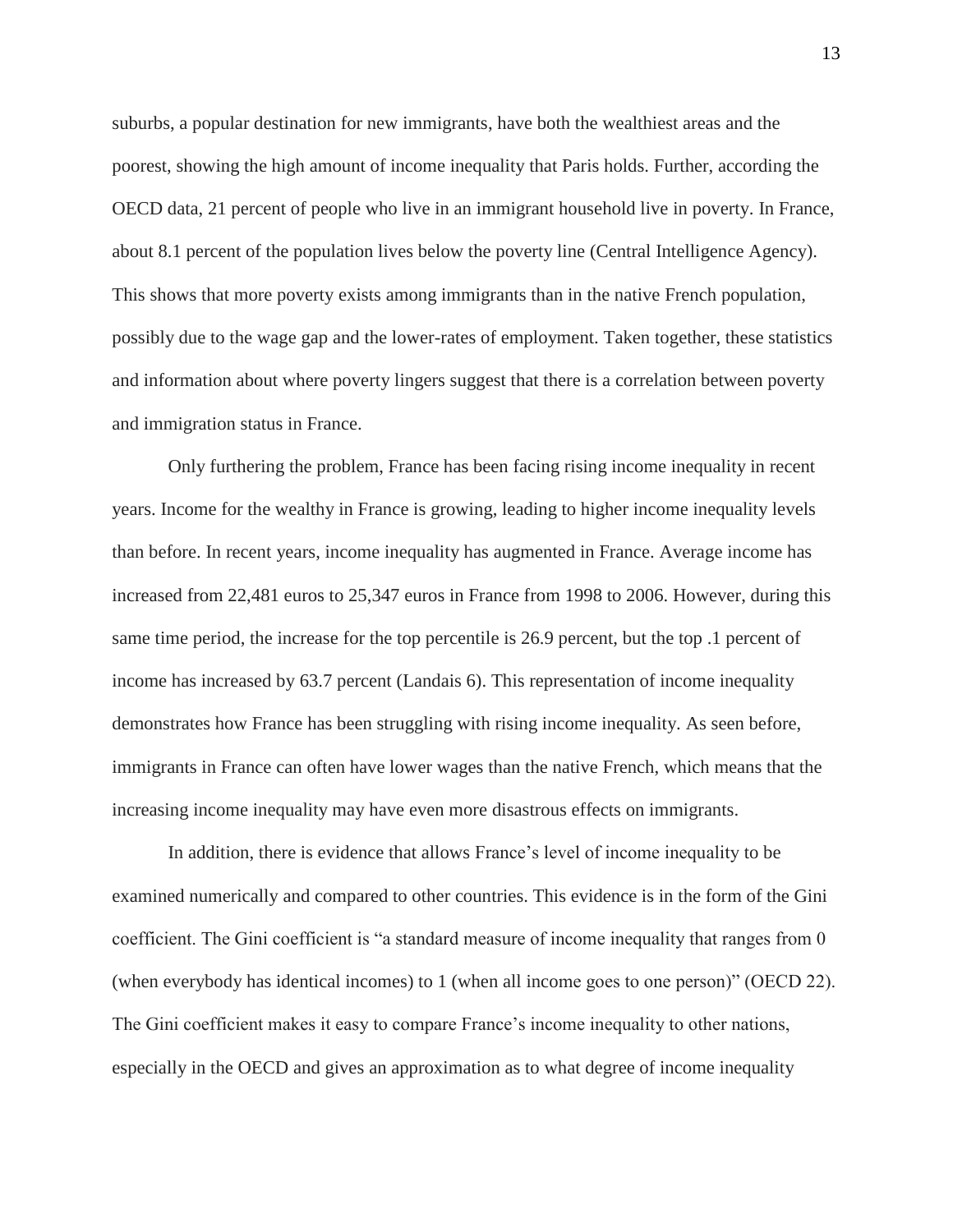France is facing. According the OECD, France's Gini coefficient is about .3, which is lower than many other OECD countries, which includes many developed nations and some developing nations. However, the Gini coefficient for capital income, or income earned from investments, is about .43, which is higher than many of the OECD countries. This difference in the capital earnings explains quite a bit about France's income inequality, as the income for the wealthiest French are mostly capital income earners and capital incomes have grown more quickly than wages (Landais 9). According to Camille Landais, "the surge of top incomes and of top wages has not been accompanied by a significant increase in income mobility nor by an increase in wage mobility." This implies that it is relatively hard for people to increase their earnings and move up to a better socio-economic class. As immigrants tend to be earning less overall, this would make it extremely difficult for them to move up in income levels, because mobility has not increased. Income inequality is bad for all people, but may plague immigrants especially.

While it is clear that discrimination exists, the reasons why it exists are a more complicated story. One study looked at attitudes towards immigrants in Europe as a whole. Although this does not directly pertain to France, it does offer insight to why discrimination and anti-immigrant sentiment exists in the first place. Combining eight different theories on why anti-immigrant sentiment is present in Europe, this study examined these theories to find which ones actually had an impact. In the study, which examined the different theories of reasons for anti-immigrant sentiment, they found several to be significant, including human capital theory, political affiliation theory, the neighborhood safety theory, and the foreign direct investment theory (Rustenbach 63). The human capital theory states that individuals with higher levels of education are more likely to have pro-immigrant attitudes, possibly because education can provide people with skills so they are not competing with low-skilled immigrants or a higher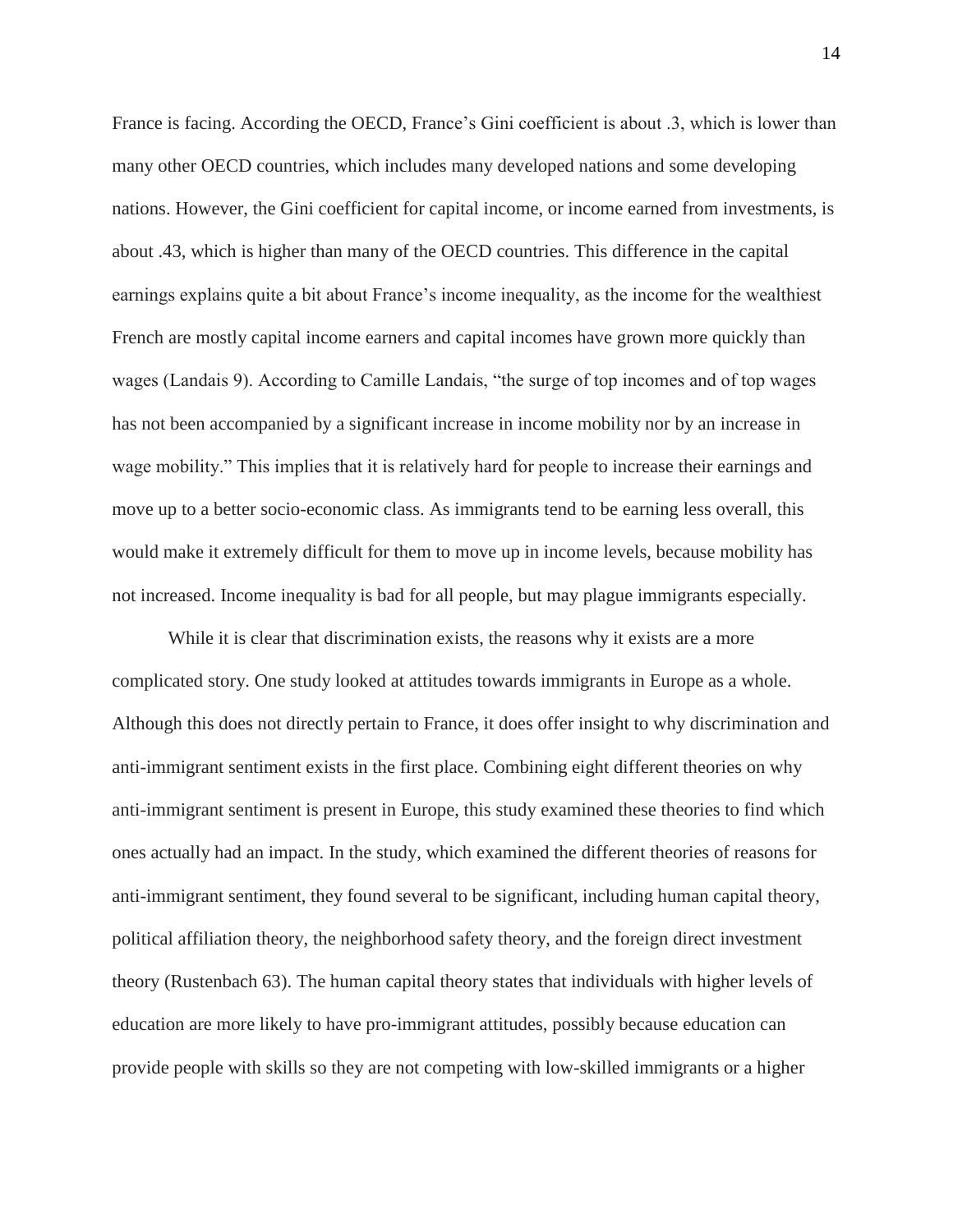proportion of unskilled immigrants pushes wages up for highly educated people (Rustenbach 56- 57). In all countries, left-leaning political ideals and an interest in politics correlated to proimmigrant ideas (Rustenbach 57). The neighborhood safety theory explores native's responses to how they felt about their neighborhood after dark (that is, whether or not it safe). Not feeling safe in a neighborhood correlated to anti-immigrant sentiments (Rustenbach 62). Finally, the foreign direct investment theory states that nations who directly invest in other countries have citizens who are more open to immigrants because the media disperses more information about the other country. This was also found to be a significant variable that positively associated with being pro-immigrant (Rustenbach 63). Both the societal immigration theory and economic competition theory were partially significant. Individuals with high levels of interpersonal trust were less likely to be anti-immigrant, which is one part of the societal integration theory; however, another part of the theory, which examines how living with family affects views on immigration, was found not to be significant. Parts of the economic competition, such as lower per capita income and lower regional GDP than average correlated with anti-immigrant sentiment, however, the researchers did not find an individual's own experience with unemployment nor national GDP to be correlated with anti-immigrant views (Rustenbach 64). Due to this, the economic competition theory was only partially supported by evidence. Cultural marginality theory (the idea that people who do not feel that they can relate to immigrants due to experiencing different struggles and so will have anti-immigrant sentiments) and contact theory (anti-immigrant sentiments stem from natives who come into contact with immigrants only on a casual basis, without forming any deeper bonds or connections) both were insignificant (Rustenbach 65). The significance of these different theories help to paint a picture on how and why there is anti-immigrant sentiment. Knowing the reasons that people dislike immigrants can help researchers and community leaders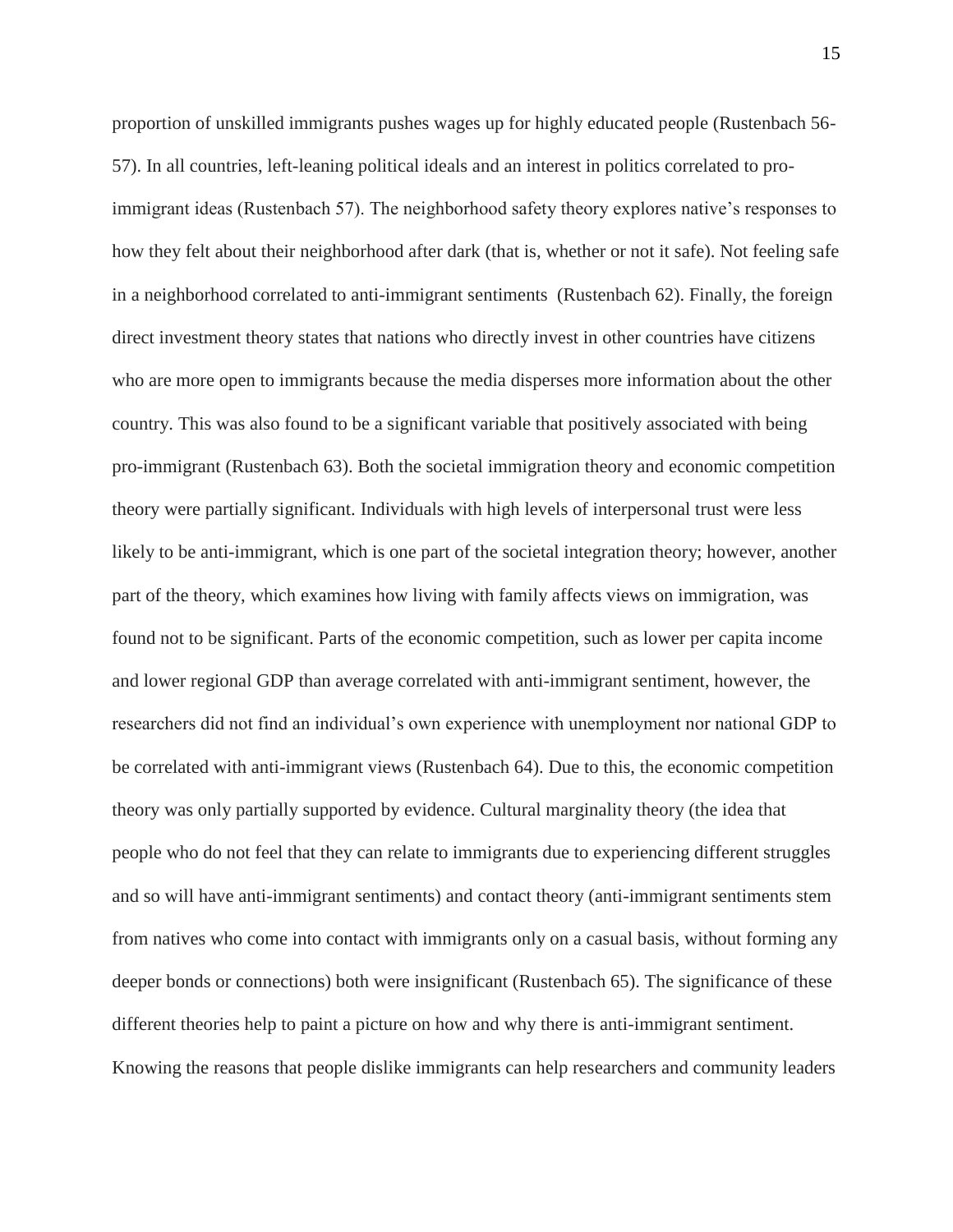find ways to combat this malice. These theories can also help explain why some of the disparities in health care, education and the labor market exist.

As the French government is known for being generous with social help, such as healthcare, familial allocations and more, there is a fear that immigrants take more than they give. Using a generational accounting approach, one study attempts to compare the benefits given to native French and immigrants as well as what both groups put into the system via taxes (Chojnicki 1067). Chojnicki finds that "even if, on average, immigrants seem to pay fewer taxes and receive more transfers than natives, the difference in the age distribution of the immigrant population compared with the native population leads to a higher net average contribution to the public budget of an immigrant compared with a native." Because immigration can delay the effects of an aging population, it is important (Chojnicki 1072). As a result of on-average lower levels of education, immigrants tend to pay fewer taxes than native French, due to their lower pay. However, immigrants also tend to take less of the government transfers on average, as they have smaller pensions and use less health care (Chojnicki 1077). Overall, the net contribution for an immigrant is on average higher than that of a native, because they do not receive any benefits as a child when they arrive as an adult (Chojnicki 1087). This study exhibits how immigrants can affect the welfare system that many French have come to expect and depend on. Immigrants contribute to the social welfare system in an overall positive manner and can delay the problems associated with an aging population.

As well as the overall economy, immigration can also impact the labor market specifically. One study aimed to examine the relationship between the unemployment rate and immigration in France by using models to find the relationship between the two (Fromentin 57). Fromentin finds that, in the long run, "immigrants create more jobs than they fill" through their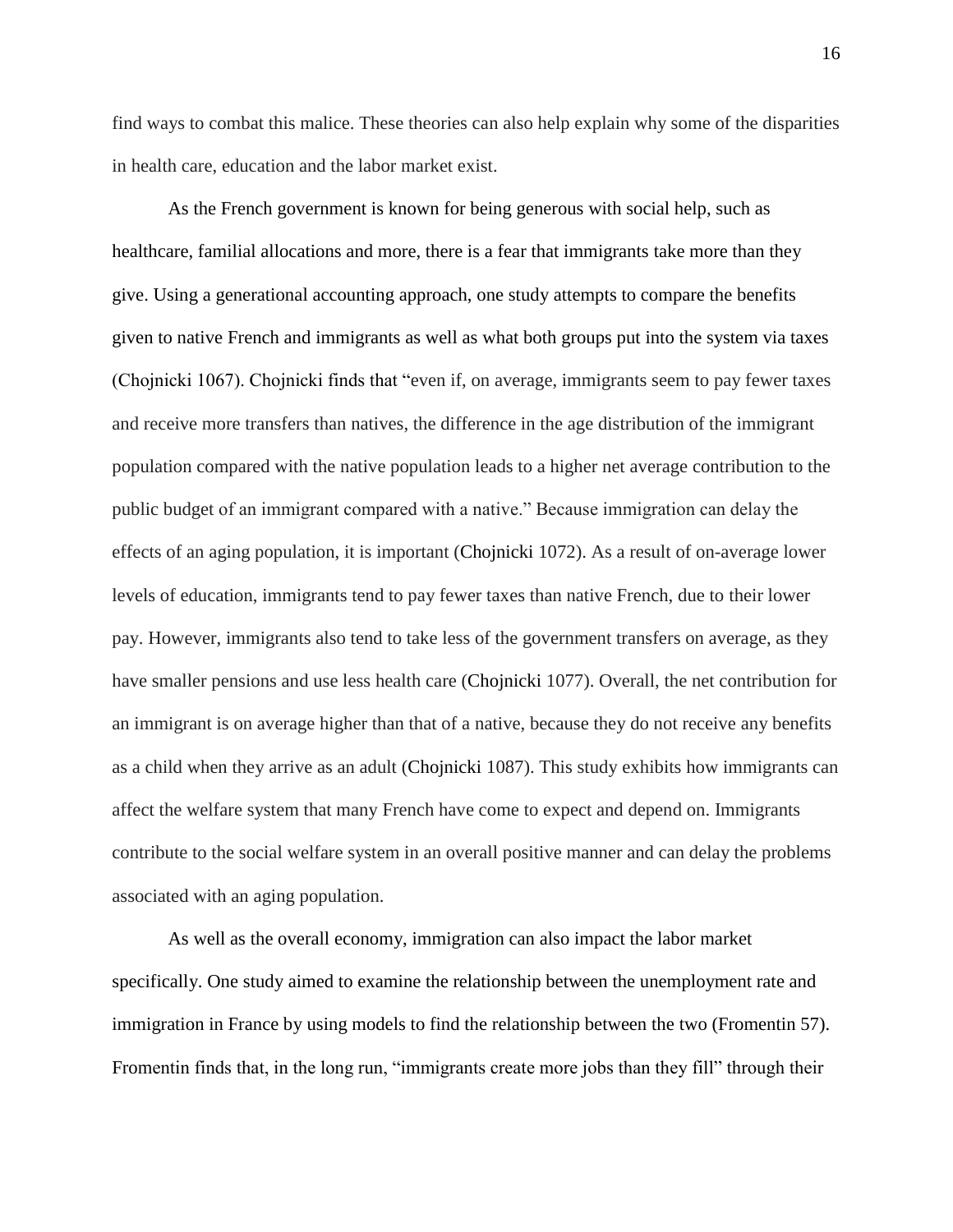demand for goods and services. In the short run, however, the story is more complicated. There is some evidence that immigrants negatively affect the unemployment rate, that is, the unemployment rises with increased immigration. However, there is also a correlation between lower unemployment rates and immigration flows, which suggests that immigrants may decide to migrate to countries with lower unemployment rates. Overall, the results in the short term are not conclusive (Fromentin 63). Despite the results being inconclusive, it can be seen that immigration can be a positive for the French labor market. This demonstrates how, despite antiimmigration attitudes being commonplace, they are perhaps misdirected.

Immigrants in France experience discrimination in many different aspects of their life. Despite a long history of immigration from a variety of countries, immigrants arriving in France often do not receive the same treatment as native French, especially immigrants from North Africa. They may struggle to find a job or receive lower wages when they do find a job. Increasing poverty and income inequality in France may also harm immigrants more than it does native French. However, despite these challenges that immigrants may face, they can also help the economies by lowering the unemployment rate and contributing to the social security expenditures via tax payments. The experience of immigrants in France does not mirror the French's egalitarian ideology and immigrants frequently experience mistreatment. More research, including using data from France that can be categorized by ethnicity and religion, is needed to examine just how deeply this discrimination runs. For now, the experience of immigrants in France is full of struggles and hardships.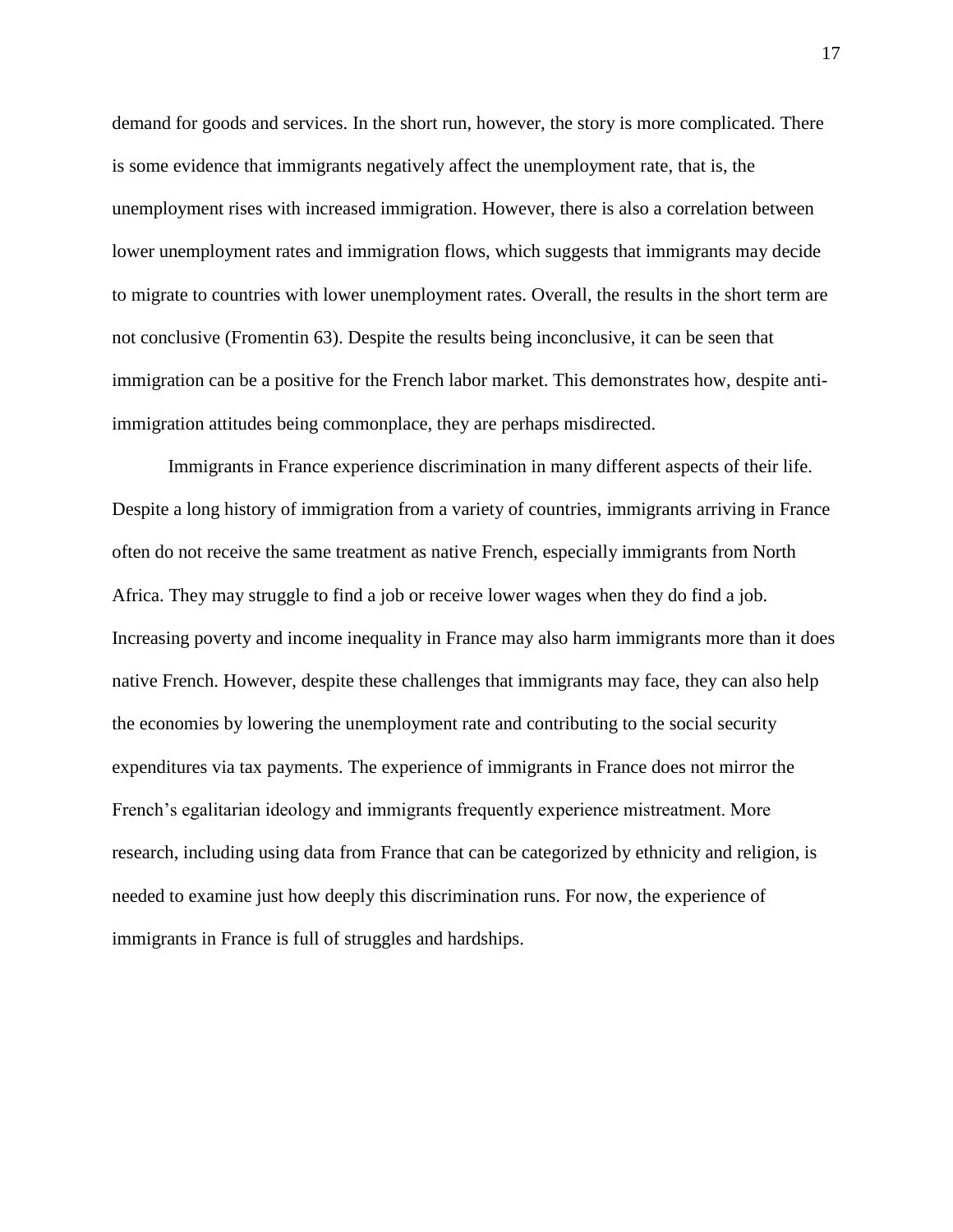## Works Cited

- Akgüc, Mehtap, and Ana M. Ferrer. "Educational Attainment and Labor Market Performance: An Analysis of Immigrants in France." *Institute for the Study of Labor (IZA), Research Paper Series* 8925th ser. (2015): n. pag. *Social Sciences Research Network*. Web. 4 Feb. 2016.
- "An Overview of Growing Income Inequalities in OECD Countries." *Divided We Stand* 2011 (2011): 21-45. OECD, 1 Dec. 2011. Web. 6 Apr. 2017.
- Brinbaum, Yaël, and Annick Kieffer. "Trajectories of Immigrants' Children in Secondary Education in France: Differentiation and Polarization." Population (english Edition) 64.3 (2009): 507-54. Web.
- Chojnicki, Xavier. "The Fiscal Impact of Immigration in France: A Generational Accounting Approach." *The World Economy* 36.8 (2013): 1065-090.*Wiley Online Library*. Web. 15 Apr. 2016.
- Crumley, Bruce. "Should France Count Its Minority Population?" *Time*. Time Inc., 24 Mar. 2009. Web. 20 Apr. 2017.
- Dourgnon, Paul, Florence Jusot, Catherine Sermet, and Jérôme Silva. *Immigrants' Access to Ambulatory Care in France*. Rep. no. 146. Questions D'économie De La Santé, Sept. 2009. Web. 19 Feb. 2016.
- Duguet, Anne-Marie, and Bénédicte Bévière. "Access to Health Care for Illegal Immigrants: A Specific Organisation in France." *European Journal of Health Law* 18.1 (2011): 27-35. *Brill Online Books and Journals*. Web. 19 Feb. 2016.
- Duguet, Emmanuel, Noam Leandri, Yannick L'horty, and Pascale Petit. "Are Young French Jobseekers of Ethnic Immigrant Origin Discriminated Against? A Controlled Experiment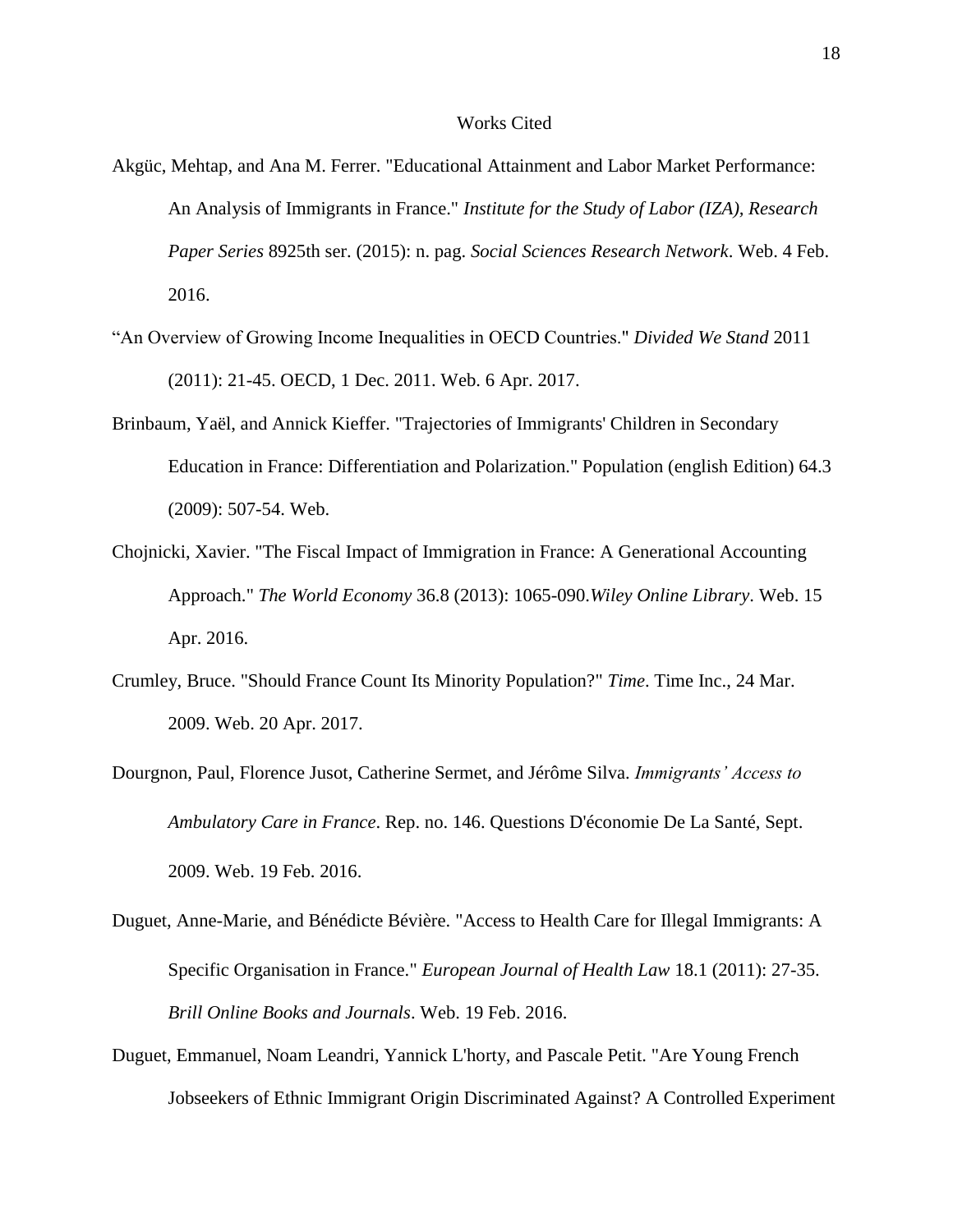in the Paris Area." *Annals of Economics and Statistics* (2010): 187-215. *JSTOR [JSTOR]*. Web. 4 Feb. 2016.

- Fromentin, Vincent. "The Relationship Between Immigration and Unemployment: The Case of France." *Economic Analysis and Policy* 43.1 (2013): 51-66. *Science Direct*. Web. 15 Apr. 2016.
- Hooghe, Marc, Ann Trappers, Bart Meuleman, and Tim Reeskens. "Migration to European Countries: A Structural Explanation of Patterns, 1980–2004." *International Migration Review*. Blackwell Publishing Inc, 22 May 2008. Web. 29 Jan. 2016.
- "Immigration Flows by Continent of Origin." *INED - Institut National D'études Démographiques*. INED, n.d. Web. 29 Jan. 2016.
- "Immigration Law and Right of Asylum: What the Reform Bills Change."*Gouvernement.fr*. Gouvernment.fr, 23 July 2014. Web. 12 Feb. 2016.
- "Immigration in France in Ten Stats That Matter." *The Local FR*. The Local AB, 01 Dec. 2014. Web. 29 Jan. 2016.
- Landais, Camille. *Top Incomes in France: Booming Inequalities?* Rep. Paris School of Economics, June 2008. Web. 1 Apr. 2016.
- Larchanché, Stéphanie. "Intangible Obstacles: Health Implications of Stigmatization, Structural Violence, and Fear among Undocumented Immigrants in France." *Social Science & Medicine* 74.6 (2012): 858-63.*Science Direct*. Web. 19 Feb. 2016.
- Melvin, Joshua. "France's Growing Poor: Where Do They Live?" *The Local FR*. The Local, 28 Jan. 2014. Web. 24 Mar. 2016.
- "New French Law Aims to Boost Foreigners' Rights." *The Local FR*. The Local AB, 20 July 2015. Web. 12 Feb. 2016.